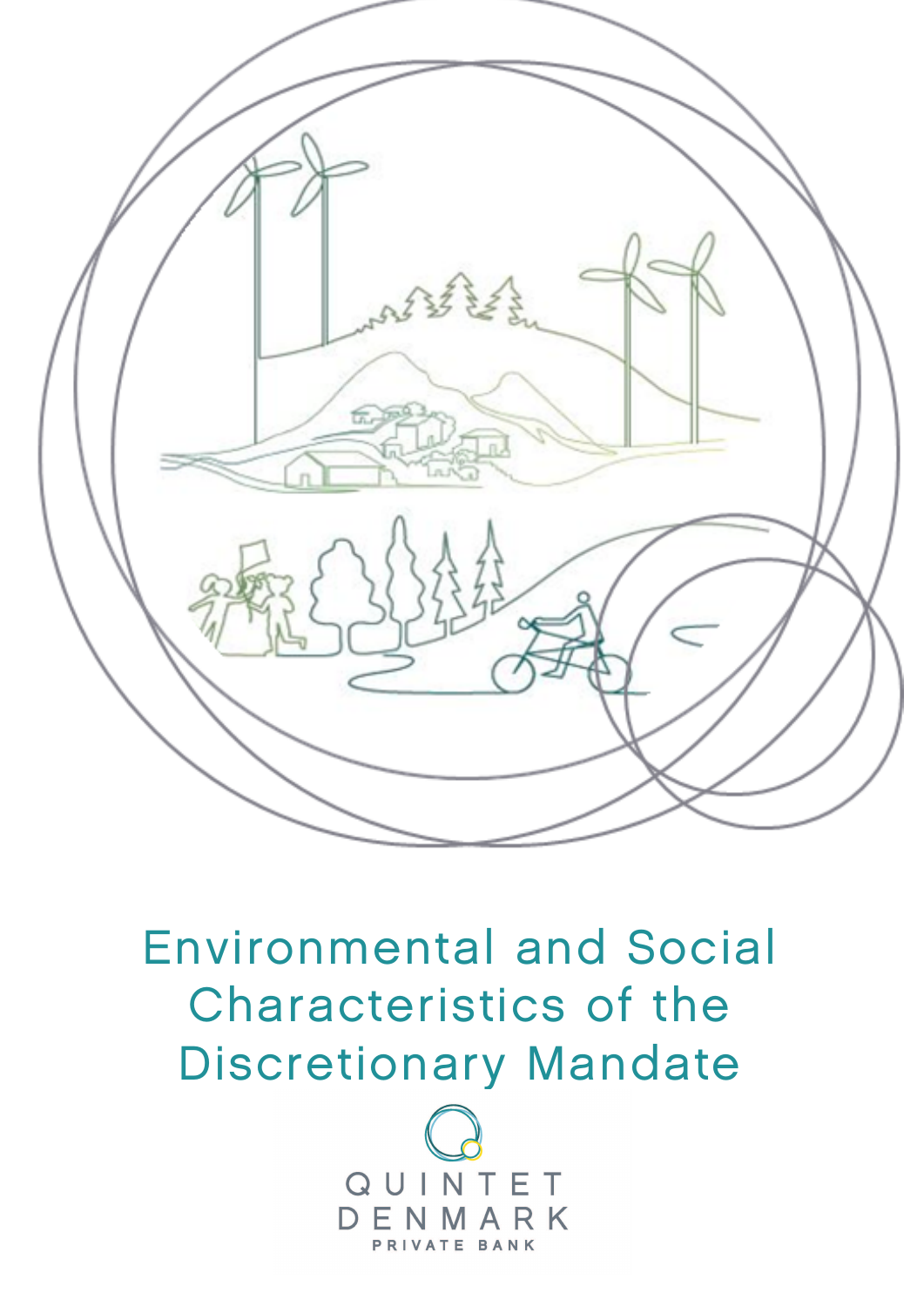

## Environmental and Social Characteristics of the Discretionary Mandate

This financial product promotes environmental and social characteristics in its investments. The exact environmental and social characteristics can differ between the different investments in the portfolio, depending on the type of investment, sector, and region. The following characteristics are also covered: Controversial Weapons, Human Rights, Labour, the Environment, and Bribery and Corruption. Furthermore, environmental, social and governance factors are integrated into the investment analysis and decision making, as well as in the way voting decisions are made. In addition, when considered possible and feasible, engagement takes place in order to stimulate issuers and/or third-party fund managers to improve their environmental and social practices.

Specific environmental and social indicators that are assessed, measured, and monitored include, but are not limited to: involvement in Controversial Weapons, structural and severe violations of the UN Global Compact principles (divided into Human Rights, Labour, the Environment, and Bribery and Corruption), severe environmental and social controversies and incidents, and high ESG risk ratings. The key sources of the data and analysis are ESG research and ratings from Sustainalytics, governance and voting information from Glass Lewis, and engagement information from EOS at Federated Hermes, research and analysis from other sources, complemented with our own internal analysis.

The identification, measurement, and management of sustainability risks is integrated in all our investment processes, including for this financial product. We consider sustainability risks to be environmental, social or governance (ESG) events or conditions that, if they occur, could cause a negative material impact on the value of the investment. We do this by identifying different sources of sustainability risk and translate these into a sustainability risk framework with relevant ESG metrics with the help of both internal and external experts. These insights are subsequently used in the opportunity identification, investment assessment, investment decision making, and portfolio construction process. Furthermore, we monitor the portfolio with the use of relevant ESG data from specialised external service providers and where possible and feasible, we use our voting rights at shareholder meetings and we engage with investee companies on sustainability risks that we believe may be material for the specific company, with the aim of mitigating or decreasing the associated sustainability risks. Please refer to the Quintet Sustainability Risk Policy for our more information on our general approach and the tools we apply.